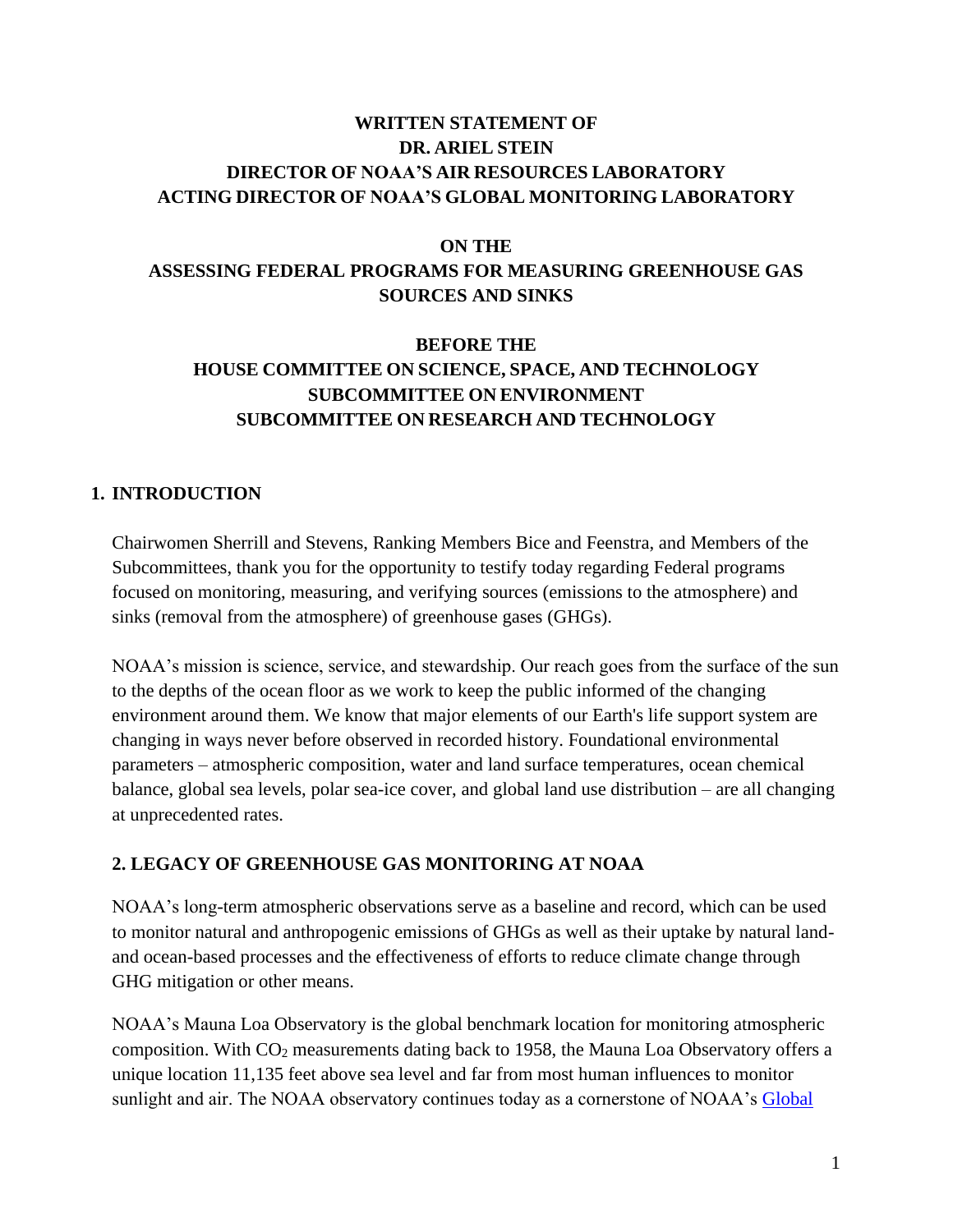[Greenhouse Gas Reference Network,](http://www.esrl.noaa.gov/gmd/ccgg/index.html) measuring a range of GHGs, ozone depleting gases, air pollutants, and the sun's radiation. NOAA scientists take continuous measurements from Mauna Loa and more than 70 sites around the world.

NOAA's GHG data feed models to predict long-term changes in climate that have the potential to impact long-term planning needed for industries like shipping, fishing, agriculture, construction, finance, and water resources. Other federal agencies, states and local governments, communities, U.S. industry, and international partners depend on measurements we collect through our Global Greenhouse Gas Reference Network.

# **3. NOAA'S ROLE**

Building on this legacy, NOAA is a trusted source for monitoring the long-term trends of concentrations of  $CO<sub>2</sub>$  and other GHGs in the atmosphere. We are the World Meteorological Organization's Central Calibration Laboratory for GHG concentration measurements, and we disseminate field standards for GHG measurements. More than 60 years of recorded measurements at NOAA's Mauna Loa Observatory and other remote sites - such as the South Pole and the northernmost point of Alaska - represent some of the most important and fundamental sources of information to understand and demonstrate how humans have changed the atmosphere.

Observations at these remote sites also provide NOAA with a measure of the cumulative direct impact of rising GHG levels on Earth's climate. NOAA uses this foundational climate information to develop products and tools to help understand the human contributions to warming from long-lived GHGs and inform decision-making. In 2006, NOAA developed the Annual Greenhouse Gas Index (AGGI) as a way to help policymakers, educators and the public appreciate how changes in atmospheric composition change the amount of heat trapped in our atmosphere. The AGGI has shown that the human contribution to warming from long-lived GHGs in the atmosphere was 49 percent higher in 2021 than in 1990.

As the global leader in monitoring long-term trends of atmospheric concentrations of CO<sub>2</sub>, methane, and other potent GHGs, NOAA plays a vital role in attributing and understanding emissions of these gases that are critical to Earth's radiative balance (the balance of incoming solar energy and outgoing energy reflected from the Earth's surface). For example, in 2018, observations and analyses from NOAA's Global Greenhouse Gas Reference Network and international partners indicated that atmospheric concentrations of an ozone-destroying Chlorofluorocarbon (CFC-11) were not declining as fast as expected, providing evidence of increasing emissions arising from unreported production of CFC-11, which is a violation of the Montreal Protocol.<sup>1</sup> This discovery led to international pressure and eventually renewed

<sup>&</sup>lt;sup>1</sup> See [Emissions of an ozone-destroying chemical are rising again](https://www.noaa.gov/news/emissions-of-ozone-destroying-chemical-are-rising-againhttps:/www.noaa.gov/news/emissions-of-ozone-destroying-chemical-are-rising-again) and Two additional regions of Asia were sources [of banned ozone-destroying chemicals](https://research.noaa.gov/article/ArtMID/587/ArticleID/2843/Two-additional-regions-of-Asia-were-sources-of-banned-ozone-destroying-chemicals)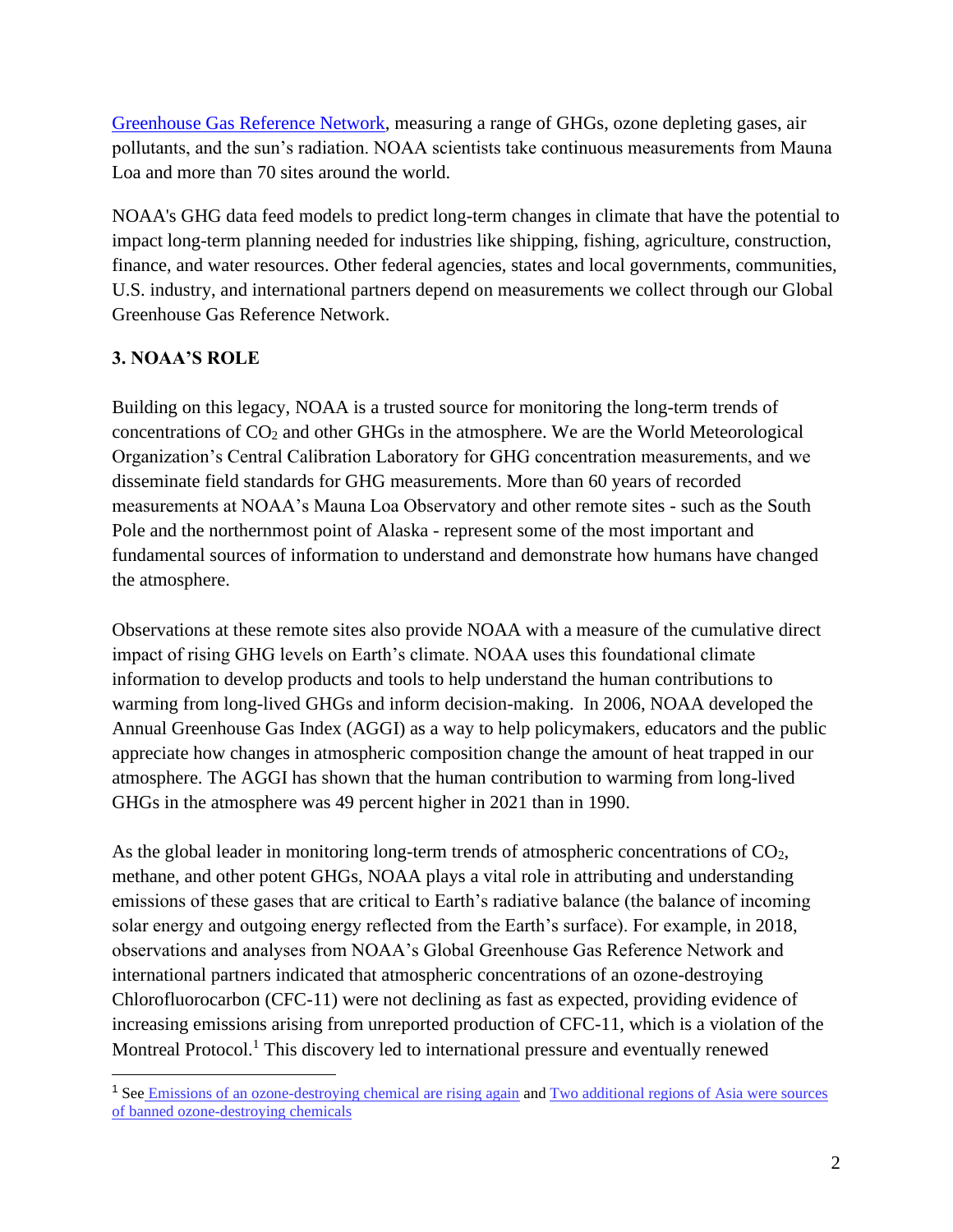enforcement and inspection measures. NOAA is also conducting research to understand various natural sinks, including monitoring and quantifying the natural GHG uptake of ocean- and landbased processes, carbon sequestration in coastal ecosystems, and the critical role of the ocean in removing CO<sub>2</sub>.

By measuring atmospheric concentrations of over 60 different species of gases, NOAA's global network is essential for detecting not only changes in human-made emissions of GHGs over time but also how human-made emissions and human activities increase natural sources of GHGs (e.g., through what are referred to as feedbacks). This is important because warming-induced changes in the natural sources and sinks of  $CO<sub>2</sub>$  could in turn impact our collective ability to meet any desired climate target, such as keeping the global temperature increase to well below 2°C relative to pre-industrial times. With this robust global monitoring network, NOAA is capable of distinguishing, for example, between relative concentrations of  $CO<sub>2</sub>$  coming from fossil fuels versus those coming from natural sources, such as the decay of organic matter. NOAA's research has shown that it is unlikely that fossil fuels are the largest contributor on a global basis to the rapid rise in methane that we have detected over the last decade. Instead, this methane is coming from microbes, indicating that agriculture, wetlands or landfills are more likely sources of the methane rise.

NOAA has recently built up technology that enables balloons to be launched and retrieved in the same location and that allows full profiles up to 100,000 feet to be captured and measured, providing an important touchstone to integrate satellite measurements into our observational network. NOAA is working with the airline industry to help expand the agency's GHG observing network by putting instruments on commercial aircraft to capture data as the planes ascend and descend. This new capability has the potential to provide orders of magnitude more observations of the atmosphere in climate-sensitive regions like the Arctic and the tropics as well as high-emitting regions surrounding many metropolitan airports. Not only will this provide NOAA with more high quality data, but these data may allow NOAA to detect GHG changes at higher temporal and spatial resolutions.

Accurate estimates of GHG concentrations allows scientists to better estimate emissions and removals essential for informing and evaluating specific measures and broader policy decisions to mitigate climate change impacts. NOAA plays a key role in delivering this information to policymakers and the public through the communication of our data and the development of tools and methods to quantify GHG sources and sinks. For example, NOAA's CarbonTracker is a modeling system that uses the global reference network and other data to model sources and sinks of carbon dioxide around the world. On a global scale, NOAA's CarbonTracker model uses data from approximately 150 sites across the globe to provide a 4-D picture of the two most important GHGs  $(CO<sub>2</sub>$  and methane) emitted by human activities at 3-hour intervals from January 2000 to the present. This tool is one baseline of comparison for atmospheric based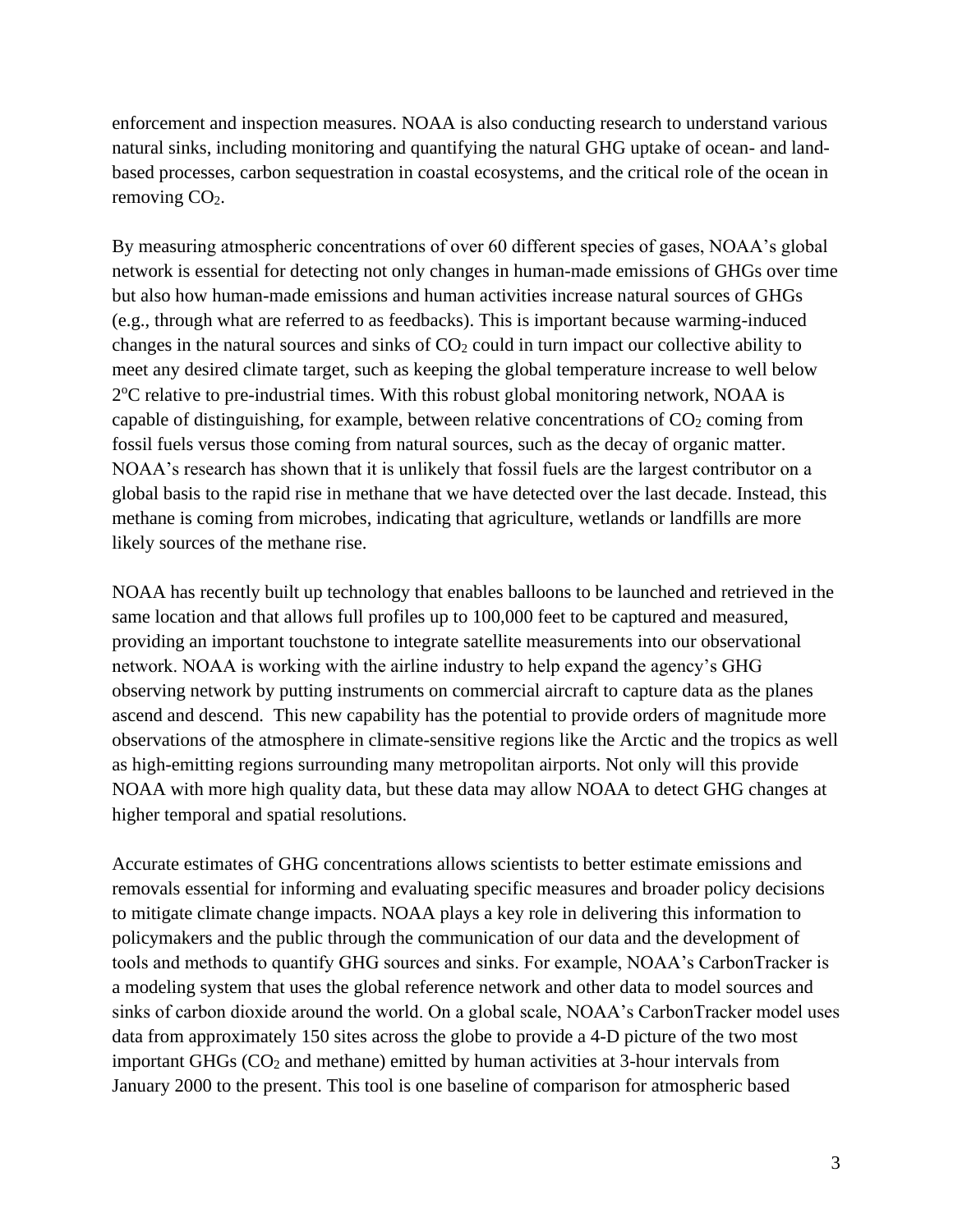estimates of GHG emissions and removals across the globe, providing ground truth for satellites and emissions estimates. As I speak, NOAA is in the process of merging its CarbonTracker data assimilation system with its high-resolution Unified Forecast System to enable users to assess emissions at various scales and for different sectors. NOAA aims to contribute with new tools to provide reliable and timely estimates of GHG emissions and removals to support regional, national and global climate mitigation efforts.

Under the Infrastructure Investment and Jobs Act (IIJA), signed by President Biden on November 15, 2021, NOAA received funding to support efforts including integrated understanding of linkages between fires, drought, air quality, and land surface sensitivity in a post-fire environment; advancements in smoke emissions and air quality modeling; experimental improvement to climate and Earth system models to integrate fire dynamics and drivers more explicitly into model simulations in support of modeling and forecasting efforts. NOAA also received funding in the FY22 Disaster Supplemental to support work including short-range fire weather prediction, observations to support fire weather and emissions modeling and research, and weather to seasonal-to-subseasonal to climate fire weather research.

Lastly, the Joint Polar Satellite System (JPSS) and the advanced Geostationary Operational Environmental Satellite (GOES)-R series satellites host instruments capable of providing near real-time operational and long-term climate data records of many land and ocean properties related to GHG cycles, including land cover, land cover change, vegetation biophysical characteristics, wildfire information, and ocean color. In fact, NOAA provides unified and consistent multi-decadal climate data records (CDRs). CDRs are a time series of data sets generated by reprocessing data from the complete series of NOAA operational satellites (the 1970s- to the present) in a consistent, transparent, and authoritative manner. CDRs are used in industry, research, and environmental modeling. For example, the U.S. energy sector uses CDR radiation patterns over the Pacific to predict continental-scale temperature deviations up to two weeks ahead, informing early business decisions on large-scale production, transportation, and market trades. CDRs are also used in agriculture and food-security applications to assess drought extent and in developing crop yield against historical patterns to pre-positioning food relief in developing countries.

NOAA continues to be a leader and trusted partner in delivering world-class science on greenhouse gases and translating that science into actionable information. NOAA's FY23 budget requests funding for the investments needed to enable NOAA to maintain and enhance our longterm atmospheric observations, which support research on future climate scenarios. The request includes \$16,100,000 in new investments to support and enhance our atmospheric observing systems, which will allow NOAA to support a Global Stocktake, an essential process of the Paris Agreement. This funding would create an independent, transparent evaluation of GHG emissions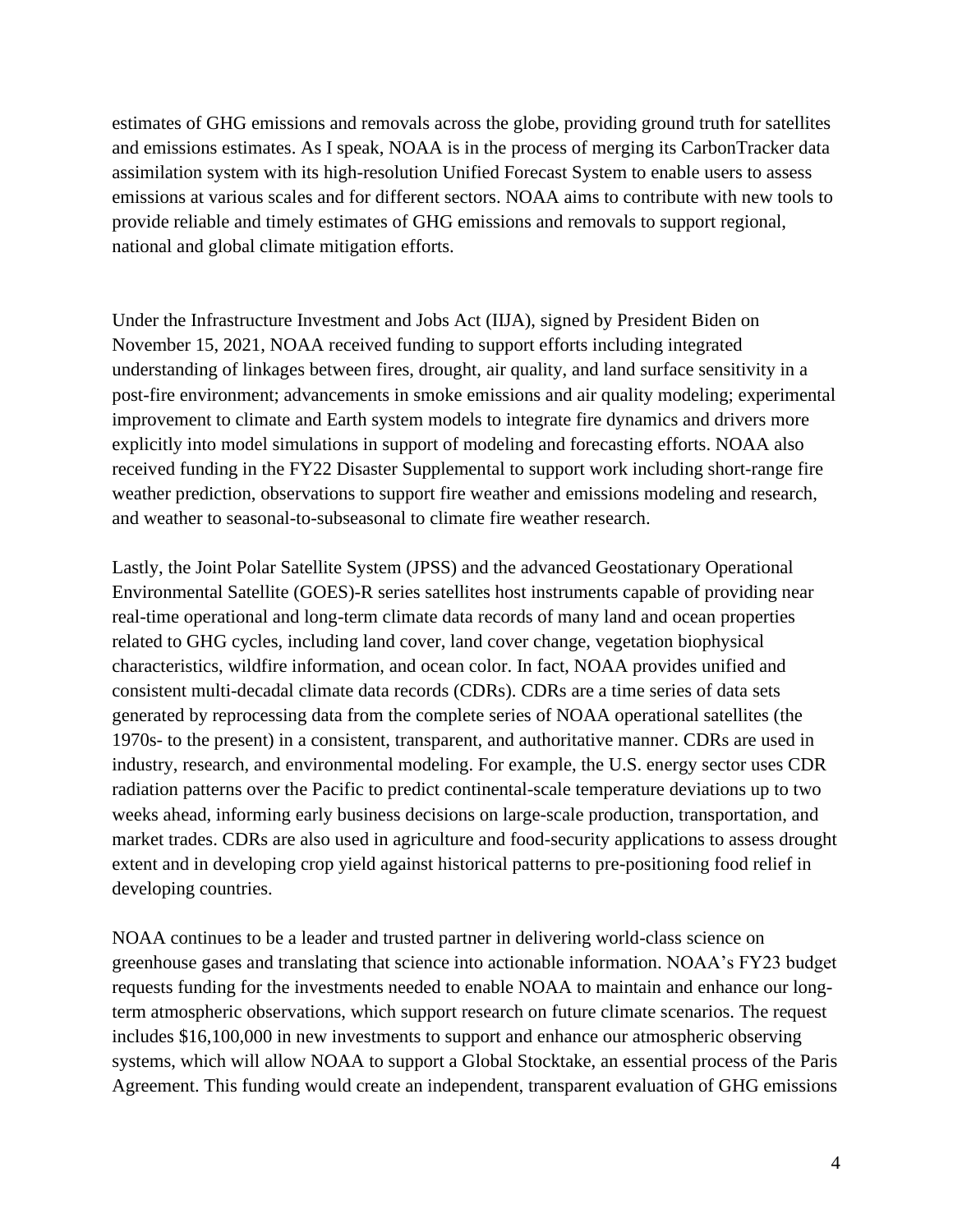and changes in emissions at various scales and examine the biogeochemical-climate feedbacks and the resulting climate sensitivity. It would also provide a robust understanding of the allowable cumulative GHG emissions to limit global warming at different future levels by taking into account likely changes in natural GHG sinks and sources in the ocean, land, and atmosphere. As a climate steward, NOAA partners with other federal agencies, states, local communities, tribes, territories, and private industry to expand knowledge and enable capabilities to deliver results for the American people.

### **4. PARTNERSHIPS WITH OTHER AGENCIES**

To understand the sources of and changes occurring in GHG emissions and atmospheric levels, accurate, precise, and expansive measurements of GHGs are necessary. This work requires cooperation with numerous agencies. NOAA's frequent collaborators and friends include DOE, EPA, NIST, and NASA, among many others in this mission space.

NOAA and DOE have a long relationship of collaboration on atmospheric monitoring and measurements including leveraging DOE's Southern Great Plains (SGP) atmospheric observatory for aerosol, radiation, and GHG measurements both from the ground and from aircraft. This relationship extends to the Arctic where NOAA and DOE have a multi-decade effort of collaborating on atmospheric observations at NOAA's Barrow Observatory and many other sites across Alaska.

NOAA and the EPA have worked together on the bottom-up GHG emissions inventories by comparing inventories with direct observations of the atmosphere downwind of reported emission sources. For example, NOAA has used aircraft-based observations to identify discrepancies in bottom-up GHG emissions inventories of methane from the nation's oil and natural gas production basins and the downstream supply chain. NOAA's measurements are now part of EPA's quality assurance and verification process for the hydrofluorocarbon (HFC) estimates in the annual GHG Inventory. This innovative contribution is helping EPA and NOAA to identify areas where the estimates can be improved. NOAA also supports the integration of coastal wetlands data into the EPA-led U.S. National GHG Inventory. Through this joint effort the United States was the first country to incorporate coastal wetlands into its National GHG Inventory; now NOAA is working with EPA and the Department of State, among others, to assist other nations to include blue carbon associated with coastal wetlands in their official GHG inventories.

Over the last decade, NIST and NOAA have collaborated closely to better understand how to integrate models and atmospheric measurements in urban settings to better estimate GHG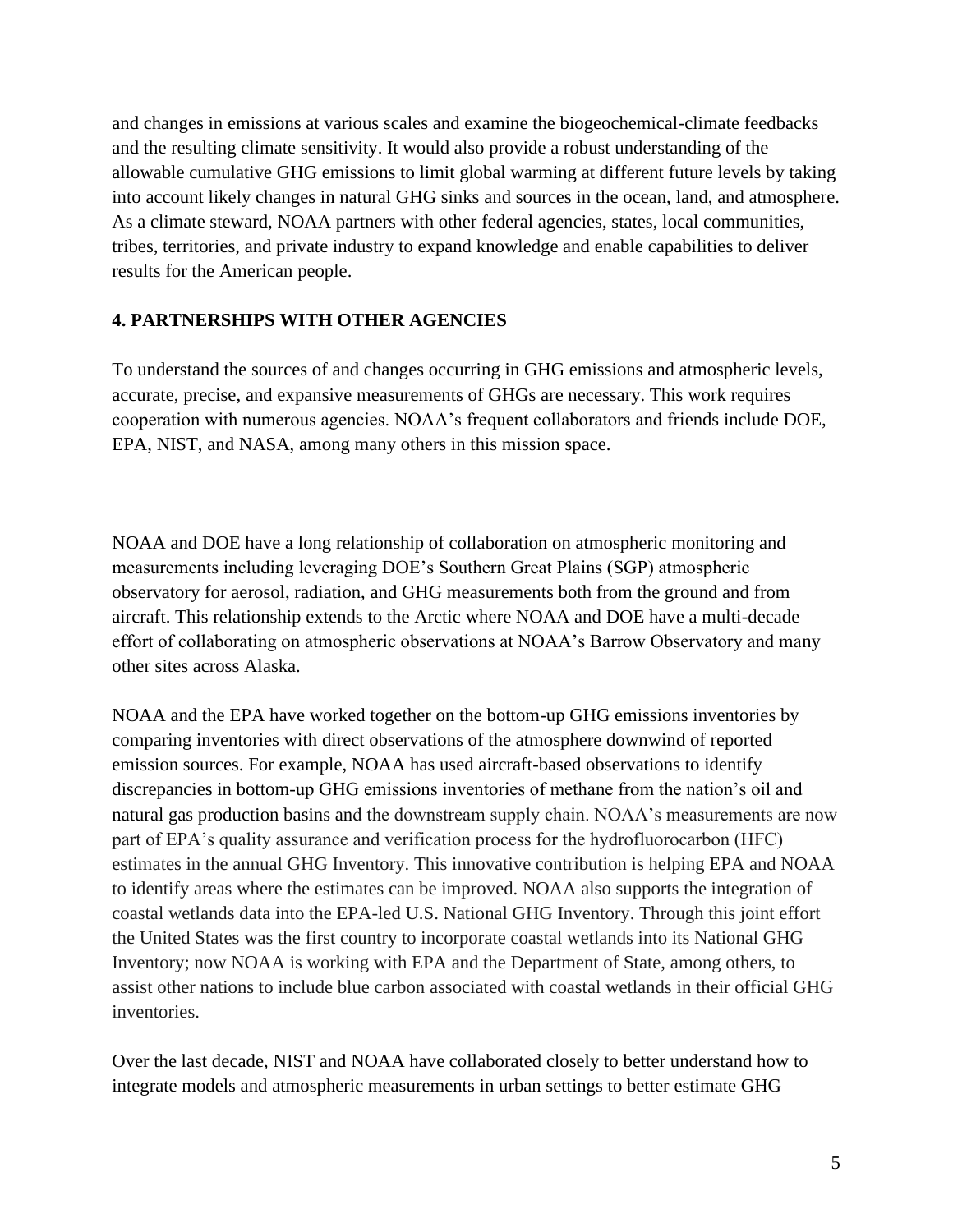emissions. This collaboration has consisted of information exchange, sharing of technical expertise, and modeling and tool development leading to vastly improved monitoring and understanding of GHGs emissions in urban settings.

NOAA has extensive collaborations with NASA including the development of products like the CarbonTracker described earlier. NOAA has provided critical atmospheric measurements to support several NASA experiments in the Arctic as well as those made in oil and gas regions where remote sensing technologies were being tested and compared to NOAA measurements. NOAA also played a key role in NASA's Atmospheric Tomography Mission (ATom) by providing expertise to make GHG, aerosol, and reactive gas measurements which culminated in the development of a critical dataset for evaluating satellite observations for years to come. Starting in 2023, an interagency agreement between NASA and NOAA will allow NOAA to take in-situ observations of GHGs emitted by the North American urban areas onboard a NASA research aircraft. NOAA is also planning to work with NASA on evaluating and utilizing NASA's new GeoCarb mission, which will provide the first observations of GHGs from geostationary orbit starting in 2025. These measurements will provide better daily and spatial coverage of GHG levels, and NOAA's global network will be used in the calibration of these new space-based measurements.

NOAA also participates in the Greenhouse Gas Monitoring & Measurement Interagency Working Group to coordinate on existing capabilities and opportunities for enhancing the measurement and quantification of GHG emissions and removals. Our goals include informing local to national-scale GHG emission mitigation efforts and assessing the effectiveness of GHG reduction policies over time. Coordination through this interagency working group is essential to maximize the impact of agency resources, enhance the Nation's ability to measure and monitor GHG emissions and removals and accelerate the transition of relevant research capabilities to operational use.

### **6. CONCLUSION**

In partnership and collaboration with our Federal partners, NOAA a leader in providing global and regional observations, science, and prediction. We deliver trusted climate information, forecasts, and services to our Nation's decision-makers at all levels of government, in all U.S. regions, across geographic scales from national to local, and in all economic sectors. Underpinning NOAA's leadership in this field is our foundational GHG concentrations measurement and analysis systems that monitor and understand present trends and prepare for the future. NOAA is building on our legacy through its contribution to an integrated GHG observing system through collaborative interagency and private partnerships to meet the growing demand for accessible and accurate climate data, tools, and services that help protect the American public, economy, and natural ecosystems in the face of changing conditions.